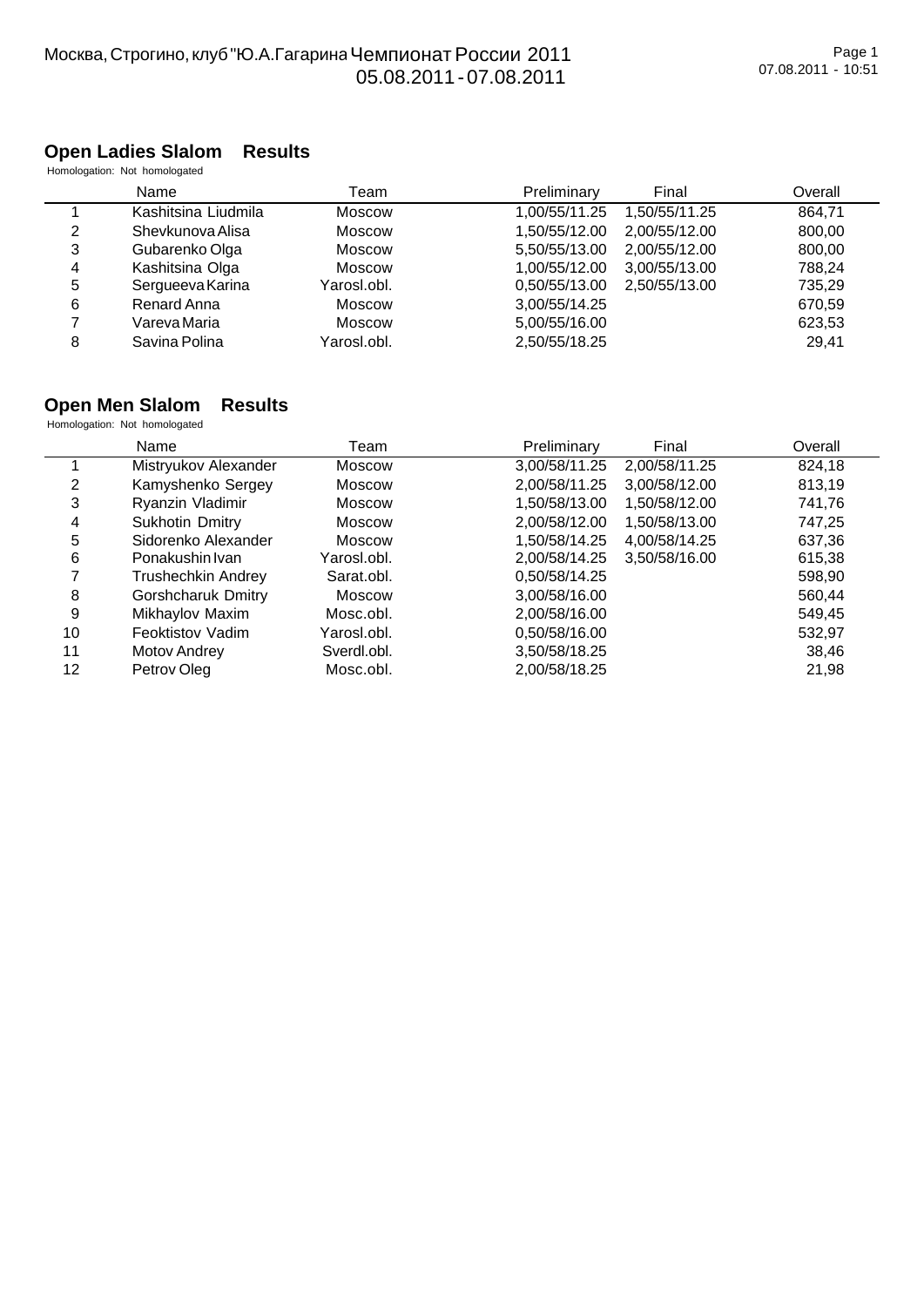# $\mathcal{M}$ ,  $\mathcal{M}$ ,  $\mathcal{M}$ ,  $\mathcal{M}$ ,  $\mathcal{M}$ 05.08.2011 - 07.08.2011

## **Open Ladies Tricks Results**

Homologation: Not homologated

|    | Name              | Team        | Preliminary | Final | Overall |
|----|-------------------|-------------|-------------|-------|---------|
|    | Churakova Tatiana | Moscow      | 7050        | 6990  | 821,68  |
| 2  | Sergueeva Karina  | Yarosl.obl. | 5870        | 6350  | 740,09  |
| 3  | Kashitsina Olga   | Moscow      | 5790        | 5560  | 674.83  |
| 4  | Savina Polina     | Yarosl.obl. | 3830        | 4570  | 532,63  |
| 5  | Delina Veronika   | Moscow      | 3540        | 3830  | 446,39  |
| 6  | Sinitsyna Elena   | Yarosl.obl. | 4090        | 3270  | 476,69  |
| 7  | Odintsova Anna    | Mosc.obl.   | 2910        | 3020  | 351,98  |
| 8  | Badalian Anna     | Yarosl.obl. | 3380        | 2870  | 393,94  |
| 9  | Krinetskaya Julia | Moscow      | 2550        |       | 297,20  |
| 10 | Zhirkova Polina   | Moscow      | 2310        |       | 269,23  |
| 11 | Pozdnyakova Daria | Moscow      | 1930        |       | 224,94  |
| 12 | Nazarko Ekaterina | Yarosl.obl. | 1810        |       | 210,96  |
| 13 | Hvatova Tatiana   | Yarosl.obl. | 1520        |       | 177,16  |

#### **Open Men Tricks Results**

Homologation: Not homologated

|                   | Name                      | Team          | Preliminary | Final | Overall |
|-------------------|---------------------------|---------------|-------------|-------|---------|
|                   | Mikhaylov Maxim           | Mosc.obl.     | 6350        | 6050  | 543,66  |
| 2                 | Sukhotin Dmitry           | Moscow        | 4910        | 5990  | 512,84  |
| 3                 | Ryanzin Vladimir          | <b>Moscow</b> | 4320        | 5560  | 476,03  |
| 4                 | <b>Trushechkin Andrey</b> | Sarat.obl.    | 4610        | 4520  | 394,69  |
| 5                 | Feoktistov Vadim          | Yarosl.obl.   | 5630        | 4050  | 482,02  |
| 6                 | Mikriukov Mikhail         | Yarosl.obl.   | 5060        | 1650  | 433,22  |
| 7                 | Vasiuhin Daniil           | Yarosl.obl.   | 4040        |       | 345,89  |
| 8                 | Ponakushin Ivan           | Yarosl.obl.   | 3940        |       | 337,33  |
| 9                 | Vasiliev Vadim            | Moscow        | 3460        |       | 296,23  |
| 10                | Zhiganov Dmitriy          | Sarat.obl.    | 3080        |       | 263,70  |
| 11                | Nosachev Evgeny           | Moscow        | 2750        |       | 235,45  |
| $12 \overline{ }$ | Bogatir Victor            | Sarat.obl.    | 2100        |       | 179,79  |